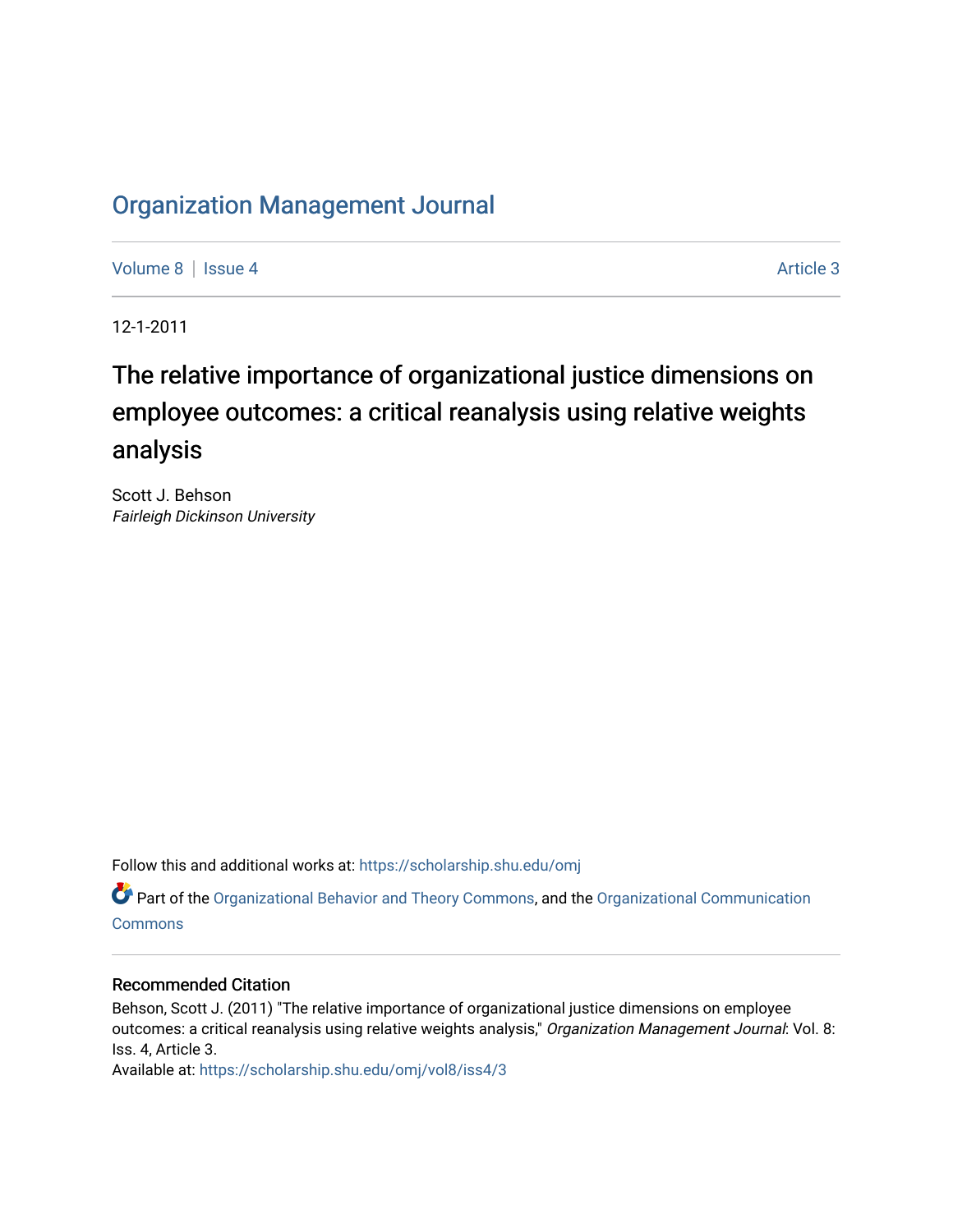Current Empirical Research

# The relative importance of organizational justice dimensions on employee outcomes: a critical reanalysis using relative weights analysis

### Scott J Behson

Fairleigh Dickinson University, NJ, USA

Correspondence: Scott J Behson, Associate Professor of Management, Silberman College of Business, Fairleigh Dickinson University, 1000 River Road. (H-DH2-06), Teaneck, NJ 07666, USA. Tel: 201-692-7233; Fax: 201-692-7219; E-mail: Behson@fdu.edu

#### Abstract

This study examined the collected research on the four dimensions of organizational justice (i.e., distributive, procedural, interpersonal, and informational) by reanalyzing data taken from Colquitt, Conlan, Wesson, Porter & Ng's (2001) meta-analysis. First, this study uses Relative Weight Analysis (RWA) to assess the relative predictive utility of the four justice dimensions on a set of employee outcomes; this analytic technique is better suited to examine this research question than traditional regression-based techniques. Second, this study examines how different operationalizations of procedural justice can lead to different patterns of results. For analyses using an expansive operationalization of procedural justice, the results of Colquitt, et al. (2001) are largely supported. However, for analyses using a narrower, more appropriate operationalization of procedural justice, results instead show that distributive justice is the most important dimension for predicting explained variance in most dependent variables, including outcome satisfaction, job satisfaction, organizational commitment, and withdrawal. This finding runs contrary to much of the accumulated justice literature; as such, this study raises conceptual, practical, and methodological concerns.

Organization Management Journal (2011) 8, 205–217. doi:10.1057/omj.2011.39

Keywords: organizational justice; relative weight analysis; meta-analysis

The goal of the current study is to provide a test of the four-factor model of organizational justice using Relative Weight Analysis (RWA) (Johnson, 2000), an analytic technique that is specifically designed to examine the proportionate contribution each predictor makes to  $R^2$ , considering both its direct effect and its effect when combined with the other variables in the regression equation. This is the first time this analytic technique has been applied to organizational justice literature. By doing so, the accumulated evidence for the validity of the four-factor model can be assessed against the evidence that questions the four-factor model and the marginal utility of each justice dimension.



Organization Management Journal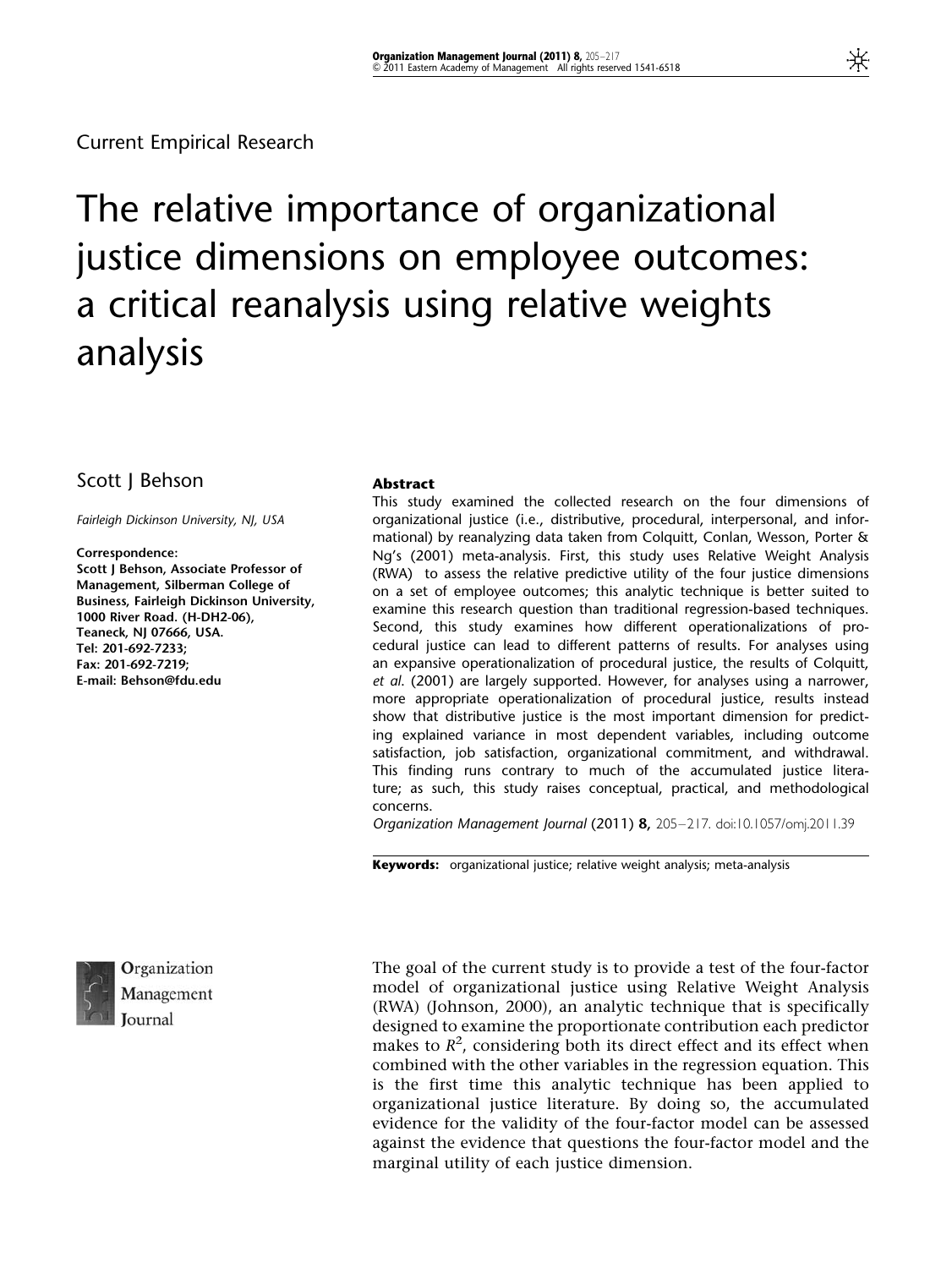#### A review of the development of the four-factor model of organizational justice

There has been over 40 years of accumulated research into organizational justice. Prior to the research of Adams (1965), most justice research was concerned solely with the perceived favorability of decision outcomes. His research, as well as that of Thibaut and Walker (1975) expanded this view to incorporate social exchange (e.g., the input/ outcome exchange which is part of the equity theory of employee motivation) and to examine the fairness and favorability of outcomes in legal decision processes – which became known as distributive justice. Leventhal (1980) further expanded this research to the organizational setting, and, more importantly, introduced the concept of procedural justice – the fairness of the process by which decisions are made. Specifically, Leventhal included the following in his conception of procedural justice: (a) consistency of decision making, (b) freedom from bias, (c) basing decisions on accurate information, (d) the ability to correct flawed decisions, (e) conformity with prevailing morals, and (f) consideration of the opinions of those affected by decisions.

In 1986, Bies and Moag introduced the concept of interactional justice, expanding the notion of justice to incorporate the way people are treated during a decision-making process. Greenberg (1993) forwarded the notion that this construct should be split into two separate constructs – interpersonal justice, which reflects how respectfully people are treated during decisions, and informational justice, which reflects how and how well the information regarding a decision process/ outcome is explained to affected parties (see Colquitt et al., 2005, for an excellent historical overview)

There has been extensive research on organizational justice in the years since these dimensions were introduced, and a general consensus has emerged of a four-dimensional distributive (based on outcomes), procedural (based on process), interpersonal (based on personal treatment), and informational (based on data-based explanation of decisions) understanding of organizational justice (Greenberg and Colquitt, 2005). For example, Colquitt (2001) developed measures of all four justice dimensions and found that a four-factor confirmatory model provided the best fit to the data. There is also considerable evidence that, despite some conceptual and measurement overlap, these dimensions of justice are best seen as distinct but interrelated in meaningful ways (Brockner and Wiesenfeld, 2005). All four dimensions have been extensively studied; the validity and importance of these justice dimensions have stood the test of time and the peer-review scientific process.

These facets have been validated, have been distinguished from each other using factor analysis and other techniques (e.g., Alexander and Ruderman, 1987; Folger and Konovsky, 1989), and their relationships with outcome variables (such as satisfaction, commitment, retaliation, and decision acceptance) have been distinguished through regression analyses and structural equations modeling (e.g., Colquitt, 2001). This literature has been summarized by several meta-analyses (Cohen-Charash and Spector, 2001; Skitka et al., 2003), including one which performed regression analyses based on the derived meta-analytic data (Colquitt et al., 2001).

When looking at the accumulated literature, there is considerable conceptual and empirical evidence to support the notions that certain dimensions of justice should have larger effects on certain outcomes than other dimensions of justice (Cropanzano et al., 2002; Conlan et al., 2005; Moorman and Byrne, 2005). For instance, it is generally posited that distributive justice is closely associated with employee reactions tied closely to the decision itself, such as decision acceptance and outcome satisfaction. Similarly, procedural justice is generally seen to be closely associated with employee reactions aimed at the larger decisionmaking system (Bies, 2005), and often the organization itself (e.g., satisfaction with a reward system, organizational commitment). Interpersonal and informational justice are most often associated with employee reactions focused on the individual or agent who makes and explains decisions, often a supervisor (Cropanzano et al., 2002; Bies, 2005). The preponderance of research on organizational justice suggests the following expectations:

- For outcome measures directed closely at the decision level, such as outcome satisfaction, distributive justice will be the most important predictor.
- For outcome measures directed at the supervisory (agent) or job-related level, such as evaluation of supervisor, withdrawal and job satisfaction, interpersonal and informational justice will be the most important predictors.
- For outcome measures directed at the system or organizational level, such as organizational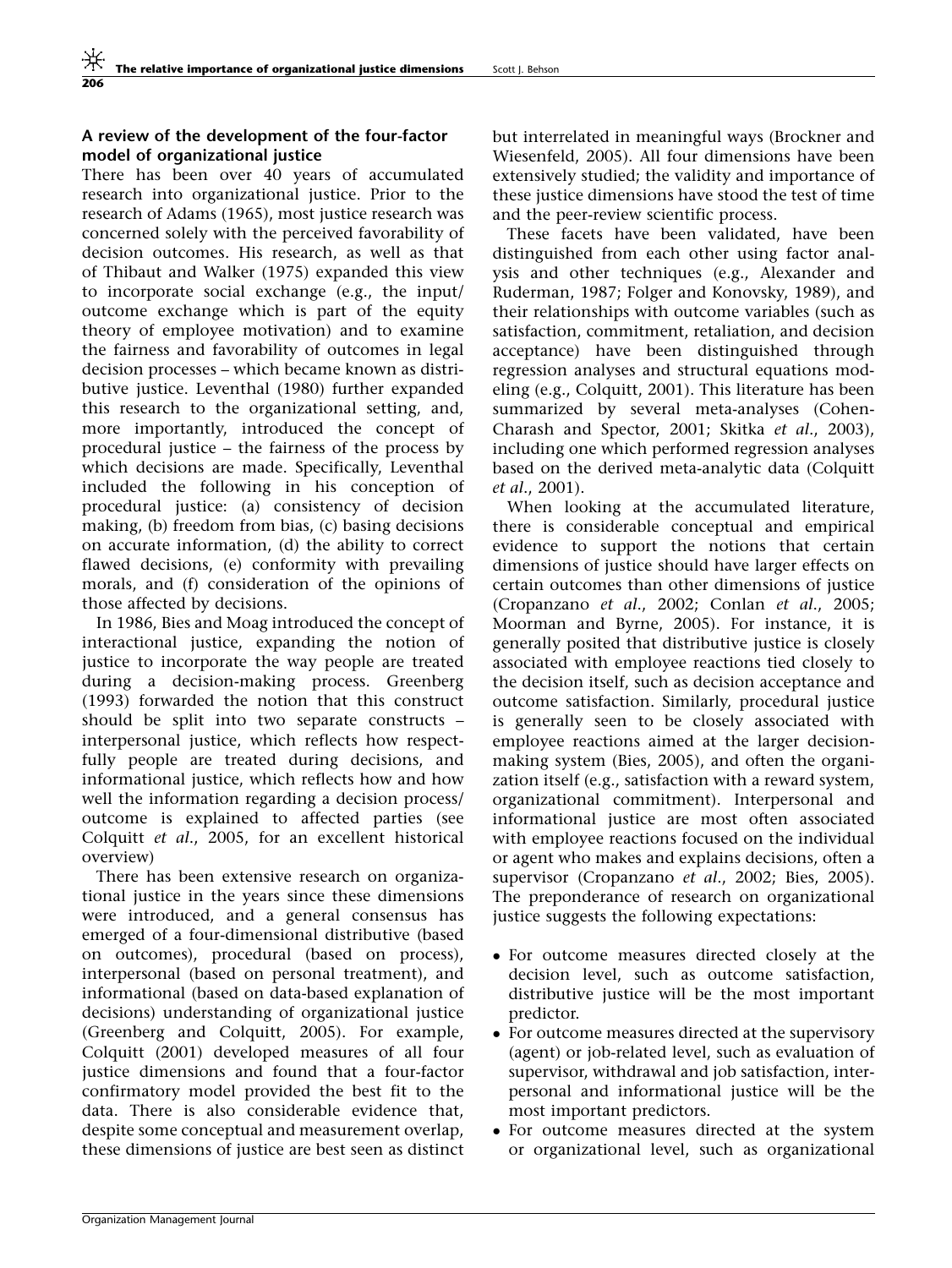commitment and organizational citizenship behaviors, procedural justice will be the most important predictor.

#### Questions regarding the validity of the four-factor model

One could question the accumulated research on the four-factor model of organizational justice for both methodological and theoretical reasons. From a methodological standpoint, justice research has been based exclusively on regression-based methods to test hypotheses (e.g., Cohen-Charash and Spector, 2001, used a comparison of correlation coefficients; Colquitt et al., 2001, used hierarchical regression; and Cropanzano et al., 2002, used canonical correlation). These techniques, as will be explained in more detail in the methods section, are prone to bias and, therefore, not the most appropriate analytic strategies for testing hypotheses aimed at determining the relative strength of prediction among independent variables (Nunnaly and Bernstein, 1994). However, to date, no research on organizational justice (and little research in organizational behavior generally) has used analytic strategies specifically constructed to validly test such hypotheses (see Budescu, 1993, Behson, 2005, LeBreton et al., 2007, and Johnson, 2004, for details and examples).

In this paper, I use Johnson's (2000) RWA procedure to provide such a statistical test; this is the most appropriate technique for explaining the relative contribution to  $R^2$  among multiple independent variables, taking into account both the direct effect and the effect of each variable when combined with the other variables in a regression equation. Because this technique has never before been applied to justice literature, the relative importance of the four dimensions of organizational justice on the explained variance in a number of important dependent variables remains unclear.

This is not simply a methodological question, however. While the accumulated literature is generally supportive of the four dimensions of organizational justice, this support is not universal. In particular, questions remain regarding the independence of justice dimensions (e.g., Sweeney and McFarlin, 1997; Bies, 2005), whether interpersonal and informational justice should be considered separately, or as a single "interactional justice" construct (Bies and Moag, 1986; Cropanzano et al., 2007), and whether the role of distributive justice had been underestimated (Skitka et al., 2003). What remains most open to question is the marginal utility of different justice dimensions – whether the addition of another justice dimension accounts for incremental variance in important employee outcome variables (see Cohen-Charash and Spector, 2001). In fact, some have concluded that we may be better off studying "overall justice perceptions" as the four sub-dimensions may be seen as substitutable for each other in affecting employee attitudes and behaviors (see Ambrose and Arnaud, 2005). The goal of the current study is to provide a test of the four-factor model of organizational justice. In this way, evidence for the validity of the four-factor model can be assessed against evidence that questions the four-factor model and the marginal utility of each justice dimension.

#### **Methods**

#### Data set and measures

The Colquitt et al. (2001) meta-analysis of organizational justice research was chosen as the data set for this study because it is the most comprehensive recent quantitative review of this literature (including 183 published studies over 25 years) and contains full correlation information among all four dimensions of justice as well as a wide array of important consequences of justice. By comparison, the Cohen-Charash and Spector (2001) and the Skitka et al. (2003) meta-analyses do not include enough information to calculate a correlation matrix nor do they include all four dimensions of justice. Further, Colquitt et al. (2001) use their meta-analytic results as input into a series of hierarchical regression models in order to explore a number of research questions. Their results provide an excellent opportunity to compare the results of the RWA with those derived from less appropriate regression analyses. Most importantly, this meta-analysis is highly influential; a Google Scholar (2011) citation search reveals that this study has been cited in 1381 subsequent scholarly works in the decade since its publication.

Finally, the Colquitt et al. (2001) meta-analysis reports its results two ways: (a) without using meta-analytic techniques to correct correlations for attenuation due to unreliability, and (b) when correcting correlations for attenuation due to unreliability. As Johnson (2004) states, no study has yet been conducted that compares the results of an RWA using such a data set, and that it may be important to explore how consistent the results are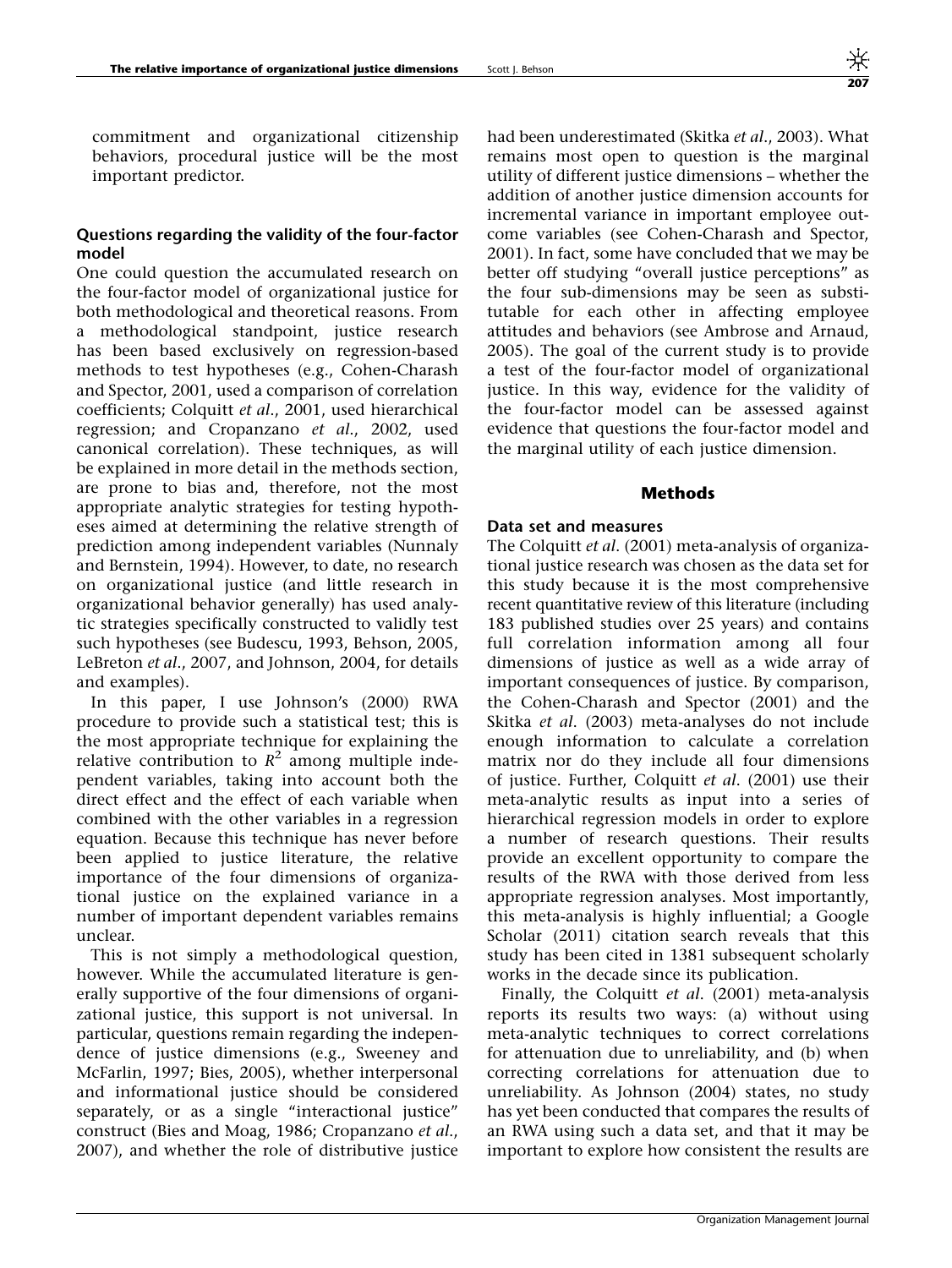across these conditions. To my knowledge, no comparison has yet been conducted. The data set used in this study provides this opportunity. To be consistent with the meta-analysis, this study will use corrected correlation coefficients in the main body of the paper; for comparison purposes, the results when uncorrected correlation coefficients are used are contained in an appendix.

Measures are taken from Colquitt et al. (2001). Meta-analyses necessarily combine multiple operationalizations of a construct into their results. Thus, it is difficult to definitively identify how each variable in this study was measured. However, Colquitt and his colleagues devised a coding system in which pairs of authors had to agree on how each measure included in their study would be classified. Unfortunately, they do not provide much detail about the inclusion criteria and measures used for distributive, interpersonal, and informational justice.

They included five different operationalizations of procedural justice: (a) Process Control, which is one aspect of procedural justice, (b) Leventhal Criteria, which is based on Leventhal's (1980) six criteria mentioned earlier in this article, (c) Indirect Combination Measure, which includes procedural, informational, and interpersonal justice together, (d) Procedural Justice Fairness Perceptions (PJFP), which is a direct measure asking respondents solely about procedural fairness perceptions, and (e) Broadly Defined Procedural Justice (BDPJ), which combines all of the above.

Colquitt and Shaw (2005) maintain that precision in measuring organizational justice is important but sometimes overlooked, and that choice of operationalization can have far-reaching effects on research results. Therefore, the analyses in the present study are conducted using two operationalizations: BDPJ and PJFP. BDPJ is used because this is the operationalization Colquitt et al. (2001) used in the regression analyses that followed from their meta-analysis. Using the same operationalization allows for a direct comparison of their study with the present one; in essence, the results of two different analytic techniques (hierarchical regression vs RWA) are directly compared using the same data.

Thus, the use of BDPJ is valuable, despite the obvious multicollinearity problems associated with using a very broad operationalization of procedural justice that, by Colquitt et al. (2001) definition, explicitly includes measures not only of procedural justice, but also of interpersonal and informational justice. BDPJ is suboptimal, as this operationalization introduces unnecessary multicollinearity and is less suitable for use in either regression-based or RWA approaches. As Colquitt's construct validation study (2001) found procedural justice to be distinct from interpersonal and informational justice, their choice of BDPJ seems inconsistent with common psychometric practice. Further, using the most precise and non-overlapping operationalizations of justice dimensions is called for by Colquitt and Shaw (2005), who criticized the contamination and "cross-pollination" (p. 123) inherent in measuring one dimension of justice with items strongly associated with other justice dimensions. Finally, Bies (2005) stated emphatically that "the empirical evidence provides a loud and clear answer to the question of whether interactional justice is merely a form of procedural justice – and that answer is 'no' " (pp. 94–95). Thus, BDPJ is seen as a less than optimal choice of procedural justice operationalization.

Because the present study also focuses on differentiating the predictive strength of the four justice dimensions in the most valid way possible, I also conduct analyses using the PJFP operationalization. According to Colquitt et al.'s (2001) description, PJFP contains the least overlap with other dimensions of organizational justice, as it contains only operationalizations of procedural justice that are distinct from interpersonal and informational justice. As will be discussed shortly, limiting multicollinearity is essential for regressionbased analyses, and having distinct measures will also provide a more conservative analytical test of the four-factor model of organizational justice when RWA is used.

Colquitt et al. (2001) also included a number of employee outcome variables; all were self-reports. Of these outcome variables, I included outcome satisfaction, job satisfaction, organizational commitment, organizational citizenship behaviors, withdrawal, and evaluation of supervisor. These dependent variables are all widely studied, have a significant amount of variance explained by organizational justice, and were assessed by many studies contained in the meta-analysis (all  $k \geq 15$ , all  $n \geq 4414$ .

Colquitt et al. (2001) do not provide full information on which operationalizations were included for their dependent variables – one hopes that the majority of included studies used established, validated measures, but it is possible that some might have used newly constructed, non-validated,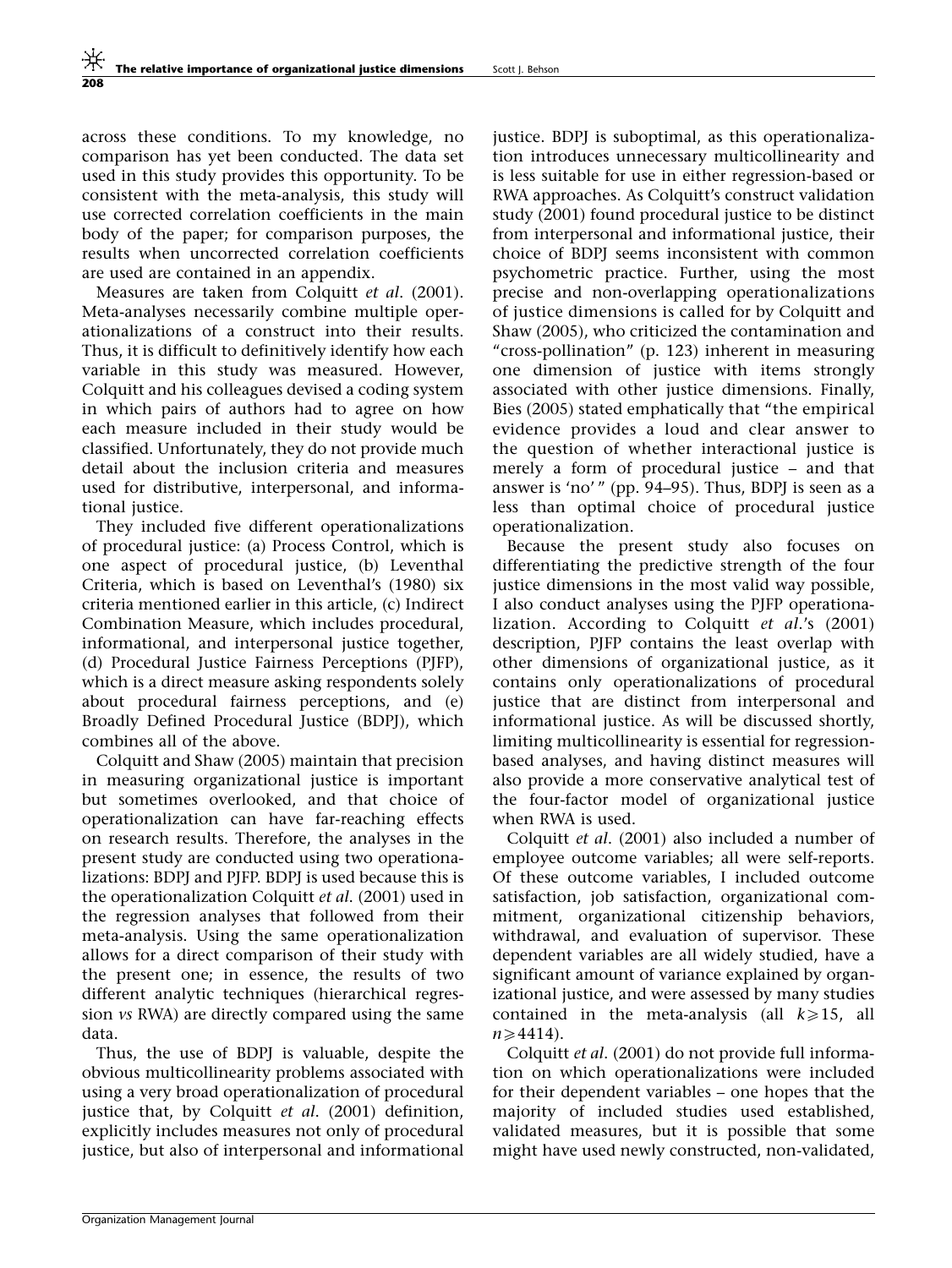or single-item measures. This lack of information is a potential problem with both the original metaanalysis and, by extension, the present study.

#### Analytic strategy

Traditional multiple regression maximizes prediction of a dependent variable by assigning weights to predictors in such a way that the sum of squares attributable to error is minimized (Nunnaly and Bernstein, 1994). However, multiple regression does a poor job in sorting out the relative importance of different predictors, especially in the presence of multicollinearity (Johnson, 2000). Hierarchical regression is the most common regression-based method by which tests of incremental explanation of variance or marginal utility of predictors is conducted. However, regression, including stepwise and hierarchical approaches, as well as structural equations models which rely on both factor analytic and regression techniques, are susceptible to suppressor effects, overestimate the importance of the strongest predictors, underestimate the importance of the less important predictors, and allow slight differences in inter-predictor correlations to change the pattern of derived regression weights (Budescu, 1993; Johnson, 2000).

In response to the limitations of multiple regression to reliably and accurately determine the relative importance of predictors, a number of measures of relative importance have been introduced. Instead of focusing simply on a variable's incremental contribution to  $R^2$ , as is commonly assessed in hierarchical regression, measures of relative importance focus on a variable's relative contribution to  $R^2$ , taking into account both its unique contribution and its contribution in the presence of other predictors. Of these, Budescu's Dominance Analysis (Budescu, 1993; Azen and Budescu, 2003) and Johnson's RWA (Johnson, 2000, 2001) are seen as the most valid, as both: (a) contain no logical flaws in their development, (b) are expressed as a proportion of  $R^2$  attributable to each independent variable, and (c) consider both direct effects and effects considering the other independent variables in the model (Johnson, 2004; LeBreton et al., 2007). In this way, these techniques correct for the effects of multicollinearity among predictors and more accurately determines each predictor's relative contributions to the explained variance of the dependent variable.

The four steps to conducting a RWA are: (a) transform predictors to uncorrelated variables that are maximally related to original predictors,

(b) regress dependent variable onto the new uncorrelated variables, (c) regress the original predictors onto the new uncorrelated variables, and (d) combine the indices from Step 2 with the indices from Step 3. Put more simply, this technique is analogous to the use of an orthogonal rotation during a factor analysis. The development and use of RWA is more fully described by Johnson (2000, 2001) and LeBreton et al. (2007).

In the present study, RWA is applied to the correlation matrices I derived from the Colquitt et al. (2001) meta-analysis (see Appendix A for these correlation matrices). Analyses were calculated using an SPSS syntax program composed by Dr. Jeff Johnson and run on the PASW18 (formerly SPSS) statistical software program. By using RWA, this study represents the first time this technique, the most appropriate for explaining the relative contribution to  $R^2$  among multiple independent variables, has been applied to organizational justice research.

#### **Results**

#### Comparing the results for the two different operationalizations of procedural justice

Table 1 reports the results of the RWA. Specifically, this table lists the total variance in each dependent variable explained by the four dimensions of organizational justice (the total  $R^2$ ), and then lists how much of this total  $R^2$  can be attributed to each of the four dimensions. Both the relative  $R^2$  for each dimension and the percentage of the total  $R^2$  are reported. There are two numbers reported in each cell of the table. The first number represents the results using the BDPJ operationalization, and the second represents the results using PJFP. Thus, by comparing the two sets of numbers, one can compare results across the two different operationalizations of justice.

Thus, looking at the second set of columns in Table 1, we can see that, when using BDPJ, all four dimensions, taken together, account for 43.7% of the total variance in job satisfaction. Further, 18.6% of the variance in job satisfaction is explained by procedural justice, representing 42.5% of the total  $R^2$  explained by all four dimensions.

Similarly, using the PJFP operationalization, we can see that all four dimensions, taken together, account for 35.2% of the total variance in job satisfaction. Further, 4.9% of the variance in job satisfaction is explained by procedural justice, representing 13.9% of total  $R^2$  explained by all four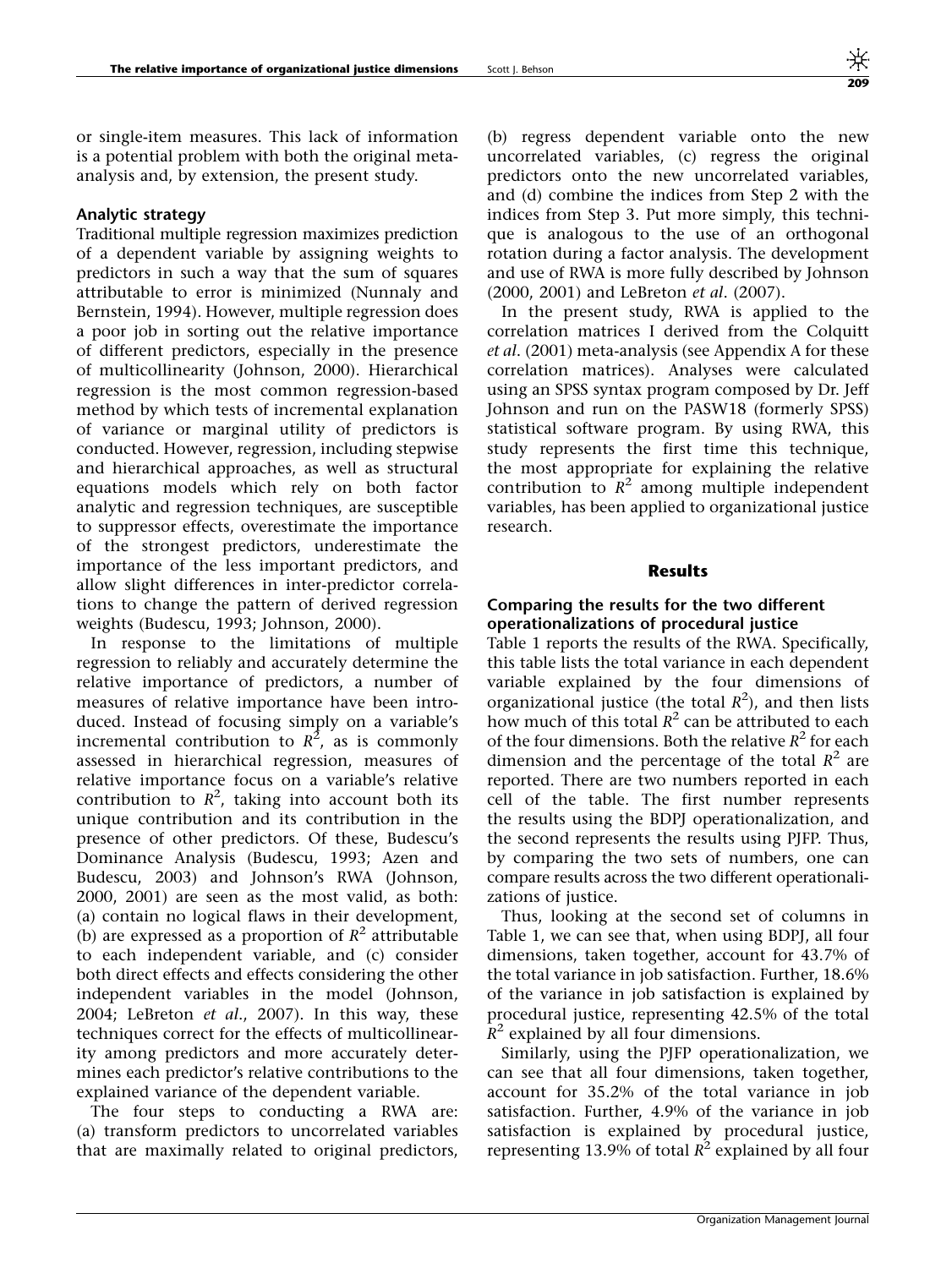|                       | Raw relative<br>weights |       | Relative weights<br>as percentage<br>of R-square |                         | Raw relative<br>weights |             | Relative weights<br>as percentage<br>of R-square |      | Raw relative<br>weights |       | Relative weights<br>as percentage<br>of R-square |                           |  |
|-----------------------|-------------------------|-------|--------------------------------------------------|-------------------------|-------------------------|-------------|--------------------------------------------------|------|-------------------------|-------|--------------------------------------------------|---------------------------|--|
|                       | <b>BDPI</b>             | PIFP  |                                                  | BDPJ $(\%)$ PJFP $(\%)$ | <b>BDPI</b>             | <b>PJFP</b> | $BDPJ (%)$ $PIFP (%)$                            |      | <b>BDPJ</b>             | PIFP  | BDPJ (%) PJFP (%)                                |                           |  |
|                       | Outcome satisfaction    |       |                                                  |                         | Job satisfaction        |             |                                                  |      |                         |       |                                                  | Organizational commitment |  |
| Procedural justice    | 0.111                   | 0.164 | 27.2                                             | 34.8                    | 0.186                   | 0.049       | 42.5                                             | 13.9 | 0.214                   | 0.060 | 50.3                                             | 21.4                      |  |
| Interpersonal justice | 0.021                   | 0.026 | 5.1                                              | 5.6                     | 0.037                   | 0.034       | 8.5                                              | 9.8  | 0.038                   | 0.012 | 8.7                                              | 4.3                       |  |
| Information justice   | 0.033                   | 0.034 | 8.2                                              | 7.3                     | 0.064                   | 0.074       | 14.8                                             | 20.9 | 0.037                   | 0.032 | 8.6                                              | 11.3                      |  |
| Distributive justice  | 0.244                   | 0.246 | 59.6                                             | 52.3                    | 0.149                   | 0.195       | 34.2                                             | 55.4 | 0.138                   | 0.178 | 32.3                                             | 63.0                      |  |
| $R^2$                 | 0.410                   | 0.471 |                                                  |                         | 0.437                   | 0.352       |                                                  |      | 0.427                   | 0.283 |                                                  |                           |  |
|                       | Citizenship behaviors   |       |                                                  |                         | Withdrawal              |             |                                                  |      | Supervisor evaluation   |       |                                                  |                           |  |
| Procedural justice    | 0.014                   | 0.024 | 15.6                                             | 24.8                    | 0.164                   | 0.075       | 37.4                                             | 21.4 | 0.121                   | 0.114 | 21.2                                             | 19.8                      |  |
| Interpersonal justice | 0.043                   | 0.040 | 46.2                                             | 40.8                    | 0.075                   | 0.047       | 17.1                                             | 13.2 | 0.140                   | 0.141 | 24.4                                             | 24.5                      |  |
| Information justice   | 0.029                   | 0.028 | 31.7                                             | 28.4                    | 0.041                   | 0.039       | 9.4                                              | 11.0 | 0.167                   | 0.169 | 29.2                                             | 29.4                      |  |
| Distributive justice  | 0.006                   | 0.006 | 6.5                                              | 6.0                     | 0.158                   | 0.192       | 36.1                                             | 54.4 | 0.145                   | 0.152 | 25.4                                             | 26.3                      |  |
| $R^2$                 | 0.093                   | 0.097 |                                                  |                         | 0.438                   | 0.353       |                                                  |      | 0.572                   | 0.577 |                                                  |                           |  |

**Table 1** Results of the relative weights analysis, showing the relative contribution to  $R^2$  of the four justice dimensions on employee outcome variables, data from the meta-analytic results of Colquitt et al. (2001)

Note: The first number in each cell is based on the Broadly Defined Procedural Justice (BDPJ) operationalization of procedural justice and the second is based on the Procedural Justice Fairness Perceptions (PJFP) operationalization.

dimensions. In this case, the choice of operationalization leads to a meaningful difference in the pattern of results. When using BDPJ, an admittedly expansive operationalization of procedural justice that overlaps with other dimensions of justice, it is not surprising that procedural justice explains the largest percentage of variance in job satisfaction. However, when a more limited and appropriate operationalization is used, distributive justice explains the most variance in job satisfaction.

When looking at the results in Table 1 that use the BDPJ operationalization of justice, it can be seen that procedural justice is the most important dimension of justice in explaining variance for job satisfaction (42.5% of explained variance accounted for (EVAF)) and organizational commitment (50.3% EVAF), and is as predictive as distributive justice in explaining variance in withdrawal (37.4% compared with distributive justice's 36.1%). Distributive justice is seen as the strongest predictor of outcome satisfaction (59.6% EVAF). Interpersonal (46.2% EVAF) and informational (31.7% EVAF) justice are primary predictors of organizational citizenship behaviors. The results are less clear for supervisor evaluation, as all four dimensions explain similar percentages of explained variance (ranging from 21.2% to 29.2%).

However, when looking at the results in Table 1 that use the PJFP operationalization of justice, a strikingly different pattern of results emerge. Distributive justice is seen as the most important dimension of justice in explaining variance in outcome satisfaction (52.3% EVAF), job satisfaction (55.4% EVAF), organizational commitment (63.0% EVAF), and withdrawal (54.4% EVAF). Interpersonal (40.8% EVAF) and informational (28.4% EVAF) justice are still the most important predictors of organizational citizenship behaviors. As in the prior analysis, no single justice dimension emerged as most important in explaining supervisor evaluation (all dimensions explained from 18.9% to 28.8%).

In short, the major difference between the RWA results when the two different procedural justice operationalizations are used is that distributive justice is more important in explaining variance in job satisfaction, organizational commitment, and withdrawal when the PJFP operationalization is used instead of BDPJ. The results for all other dependent variables are very similar.

The muddled results for supervisor evaluation is most likely due to the very general nature of the dependent variable, which combined evaluations of one's real-life work supervisor (with whom the respondent probably has a long-term complex relationship) in organizational field studies with evaluations of an experimenter (with whom the respondent probably had one short-term interaction) in laboratory studies. Unfortunately, as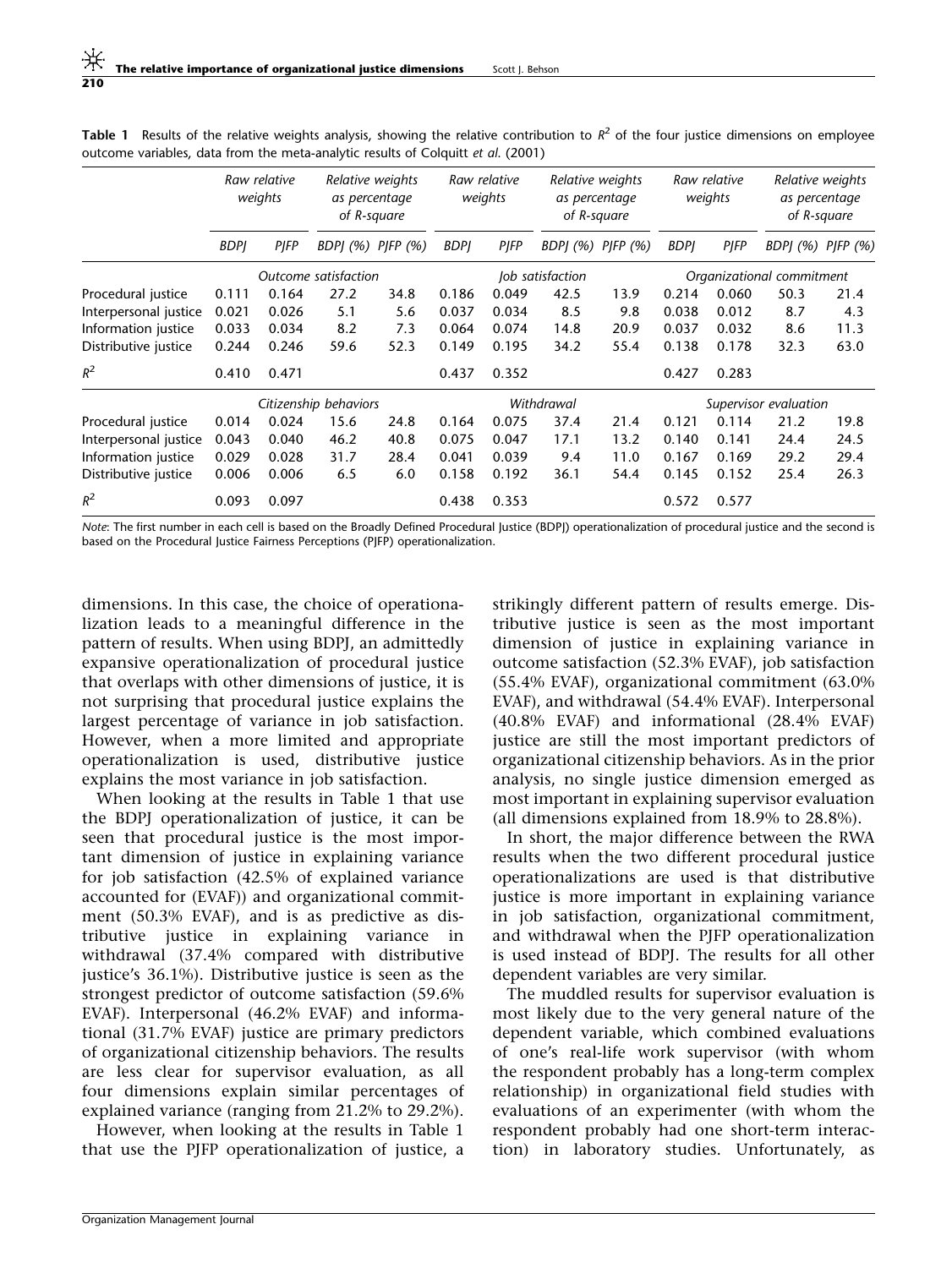Colquitt et al. (2001) combined both types of studies and did not split out their results, the present study cannot differentiate between these studies either.

Although I did not proffer formal hypotheses in this study, these results defy expectations. As stated earlier, there is general consensus that distributive justice should be most important in explaining variables such as outcome satisfaction, which are related closely to the decision. However, it is also expected that procedural justice would be most predictive of outcome variables directed at the larger organization or system, such as organizational commitment or organizational citizenship behaviors, and that interpersonal and informational justice would be most predictive of outcome variables focused on supervisors or decision makers. While the differences are more substantive when PJFP is used, many of these predictions were not supported even when BDPJ is used.

#### Results of direct comparison with Colquitt et al.'s (2001) tests of unique variance

This paper's results can also be compared with those of Colquitt et al.'s (2001) regression-based analysis of the unique effects of the four justice dimensions on employee reaction variables (see Table 2). This analysis tested the meta-analytic results against three different models of organizational justice. These models are: Leventhal's (1980) distributive dominance model, which posited that distributive justice is the primary driver of all reactions; Sweeney and McFarlin's (1997) twofactor model, which predicted distributive justice person-referenced reactions (e.g., outcome satisfaction) and procedural justice would best predict system-referenced reactions (e.g., organizational commitment); and Bies and Moag's (1986) agentsystem model, which predicts informational and interpersonal justice would best predict agentreferenced variables (e.g. supervisor evaluation) and procedural justice would predict system-referenced variables.

The dimensions of justice predicted to be most important in explaining variance in the various dependent variables according to each of the models are listed on the top rows of Table 2. The dimension of justice that Colquitt et al.'s (2001) found to be most important in explaining variance for each dependent variable, along with their reported percentage of unique explained variance (see their Table 6) for that primary justice dimension, is listed on the second row. The third and fourth rows list the dimension of justice that this study found to be most important in explaining variance in each dependent variable, as well as its relative weight (this information was also conveyed in Table 1).

The reason I did not list the full quantitative results from Colquitt et al. (2001) alongside those of the present study is that the results were derived from different analyses. Tests of unique variance determine the effect of each justice dimension after completely accounting for (i.e., fully removing) the variance explained by all other dimensions, while RWA determines the proportionate contribution each predictor makes to  $\overline{R}^2$ , considering both its direct effect and its effect when combined with the other variables in the regression equation. (It should be noted that Ambrose and Arnaud (2005) stated that the over-reliance on tests of unique variance has led to an emphasis on unique contributions to  $R^2$ , rather than acknowledging the shared variance among justice dimensions. One advantage of RWA is that it does account for both unique and shared variance.) As a result, Colquitt's results ranged from 0.00 to 0.09, while those of the present study are as large as 0.25. Thus, no true quantitative "apples to apples" comparison or test of statistical significance is feasible. As a result, readers should interpret these results conservatively and be sure to note the cautions included at the bottom of the table.

The most illuminating finding is the almost perfect correspondence between the meta-analytic results and the results of the present study that also utilized the BDPJ operationalization for procedural justice. In fact, they differ only very slightly in predicting supervisor evaluation, which, as mentioned earlier, is a problematic dependent variable. Overall, it could be said that the results of Colquitt et al. (2001) and the present study that also utilized the BDPJ operationalization for procedural justice are relatively invariant regardless of analytic method. Thus, fears that the four-factor model of justice was flawed due to methodological limitations appear largely unfounded.

In contrast, the results reported in Table 2, especially the lack of agreement between the data in Row 2 vs Rows 3 and 4, again demonstrate that results vary widely based on the choice of operationalization of procedural justice.

As can be seen in Table 2, the shaded cells contain results that are consistent with the respective model of organizational justice. In terms of the three models, the results using the PJFP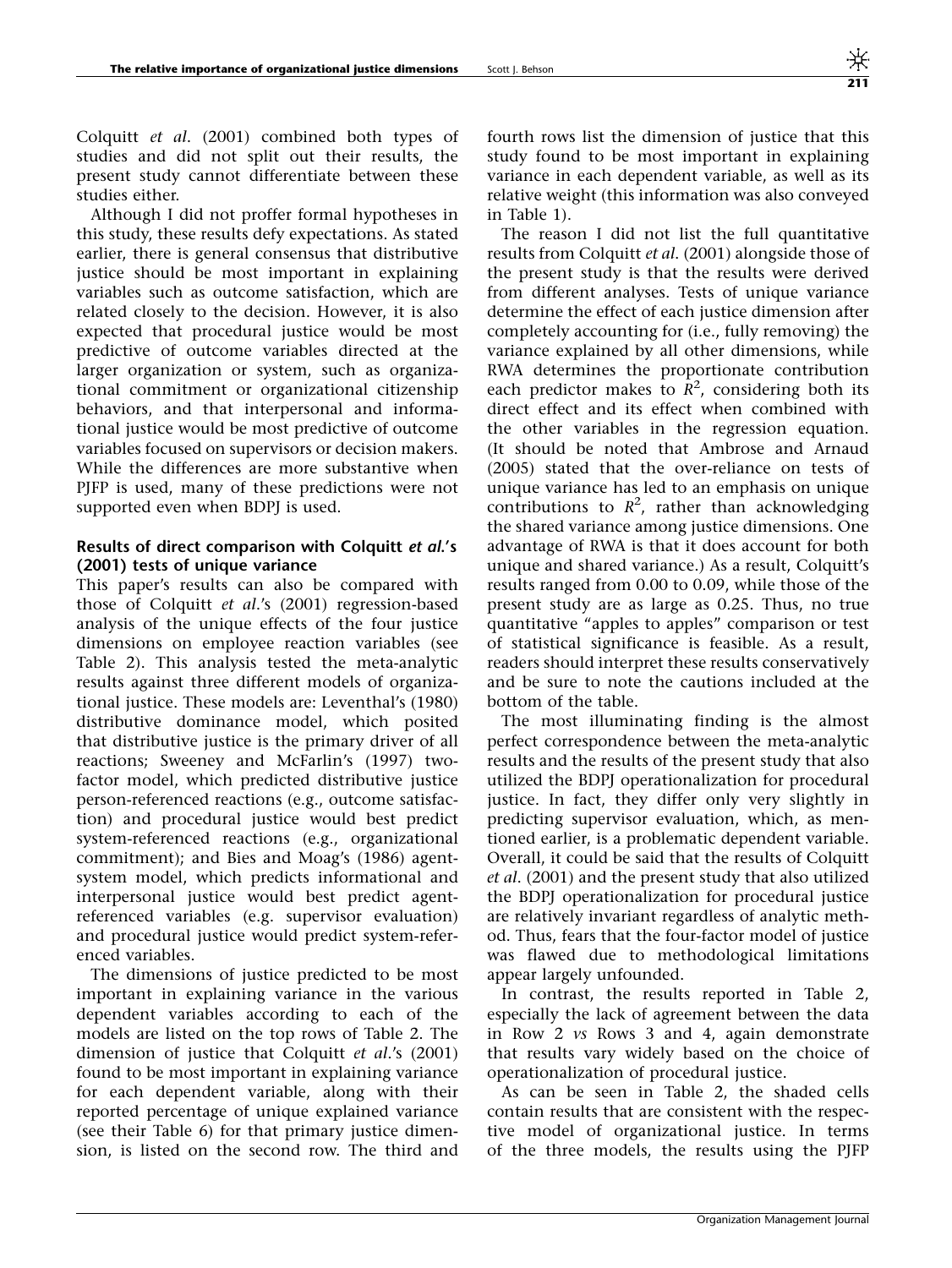|                                           | Outcome<br>satisfaction | Job<br>satisfaction | Organizational<br>commitment | Citizenship                                     | Withdrawal   | Supervisor<br>evaluation   |
|-------------------------------------------|-------------------------|---------------------|------------------------------|-------------------------------------------------|--------------|----------------------------|
| Leventhal's (1980) Distributive Dominance |                         |                     |                              |                                                 |              |                            |
| Model prediction                          | D                       | D                   | D                            | D                                               | DJ           | D                          |
| Colquitt et al. BDPJ                      | D(0.18)                 | P(0.11)             | P(0.09)                      | $\left[ \text{Int} \right]$ <sup>a</sup> (0.02) | D(0.16)      | $D ^{a}$ (0.06)            |
| This study BDPJ                           | D(0.244)                | P(0.186)            | $P($ (0.214)                 | $Int[$ (0.043)                                  | $Da$ (0.158) | Infol <sup>b</sup> (0.167) |
| This study PJFP                           | D(0.246)                | DJ(0.195)           | DJ(0.178)                    | Int(0.040)                                      | DJ(0.192)    | InfoJ $b$ (0.169)          |
| Sweeney and McFarlin (1997) 2-Factor      |                         |                     |                              |                                                 |              |                            |
| Model prediction                          | D                       | P                   | P                            | D                                               | DJ           | D                          |
| Colquitt et al. BDPJ                      | D(0.18)                 | P(0.11)             | P(0.09)                      | Int <sup>a</sup> (0.02)                         | D(0.16)      | $Da$ (0.06)                |
| This study BDPJ                           | DJ(0.244)               | P(0.186)            | P(0.214)                     | $Int[$ (0.043)                                  | $Da$ (0.158) | $Infoj^b(0.167)$           |
| This study PJFP                           | D(0.246)                | D(0.195)            | D(0.178)                     | IntJ (0.040)                                    | D(0.192)     | Infol <sup>b</sup> (0.169) |
| Bies and Moag's (1986) Agent-System       |                         |                     |                              |                                                 |              |                            |
| Model prediction                          | Intl Infol              | P                   | P                            | Intl Infol                                      | Intl Infol   | Intl Infol                 |
| Colquitt et al. BDPJ                      | DJ(0.18)                | P(0.11)             | P(0.09)                      | $Int^{a} (0.02)$                                | D(0.16)      | $Da$ (0.06)                |
| This study BDPJ                           | D(0.244)                | P(0.186)            | P(0.214)                     | $Int[$ (0.043)                                  | $Da$ (0.158) | Infol <sup>b</sup> (0.167) |
| This study PJFP                           | DJ(0.246)               | DJ(0.195)           | D(0.178)                     | IntJ (0.040)                                    | DJ (0.192)   | Infol <sup>b</sup> (0.169) |

Table 2 Results of the comparison between the results of Colquitt et al. (2001) and the present study as they relate to three established models of organizational justice

Notes: Each cell lists the single most predictive justice dimension along with its contribution to  $R^2$ , even if this contribution could not be established as statistically significantly different from other justice dimensions' contributions. The shaded results are consistent with the predictions of the Organizational Justice model.

The contribution to  $R^2$  value for the Colquitt et al. BDPJ line represents the unique variance of that justice dimension, while the other two lines report the relative weight associated with the justice dimension. It is logical that relative weights would be larger than unique effects, given how they are calculated. This difference is explained more fully in the text.

Indicates no differences in explained variance greater than 0.02. As such, cautious interpretation is recommended.

Indicates all four justice dimensions explain relatively equal amounts of variance.

DJ, Distributive justice; PJ, Procedural justice; IntJ, Interpersonal justice; and InfoJ, Information justice.

operationalization are most consistent with the distributive dominance model, whereas the results using BDPJ are most consistent with the two-factor model. The results for organizational citizenship behaviors and supervisor evaluation are exceptions to this. As predicted by the agent-system model, interactional justice is seen as most important in predicting organizational citizenship behaviors. Thus, there is some support for all three classic organizational justice models, although none were fully supported.

In summary, there are two major results of this study. First, there are very few substantive differences between the findings of Colquitt et al. (2001) study and the current study when BDPJ is used as the procedural justice operationalization. In this case, methodological issues seem not to be a major issue in creating divergent results and/or misleading interpretations. The results are robust regardless of whether RWA or regression-based analyses are conducted. Second, substantive differences are found when different procedural justice operationalizations are used. Specifically, distributive justice is more important in explaining variance in job satisfaction, organizational commitment, and withdrawal when the PJFP operationalization is used instead of BDPJ. As PJFP seems to be the more appropriate choice, this finding does have conceptual and practical implications, which are discussed more fully in the discussion.

Finally, Appendix B is presented in response to Johnson's (2004) observation that no study has yet been conducted that compares the results of an RWA using meta-analytic data that was both corrected and left uncorrected for attenuation due to unreliability. The data set used in this study provides this opportunity, but is extraneous to the main focus of the paper, and thus provided in an appendix for interested readers. One can compare Table 1 and Appendix B and observe that, in general, there are only small differences in the pattern of results. These small differences are likely due to some measures being more reliable than others, although this is hard to assess more fully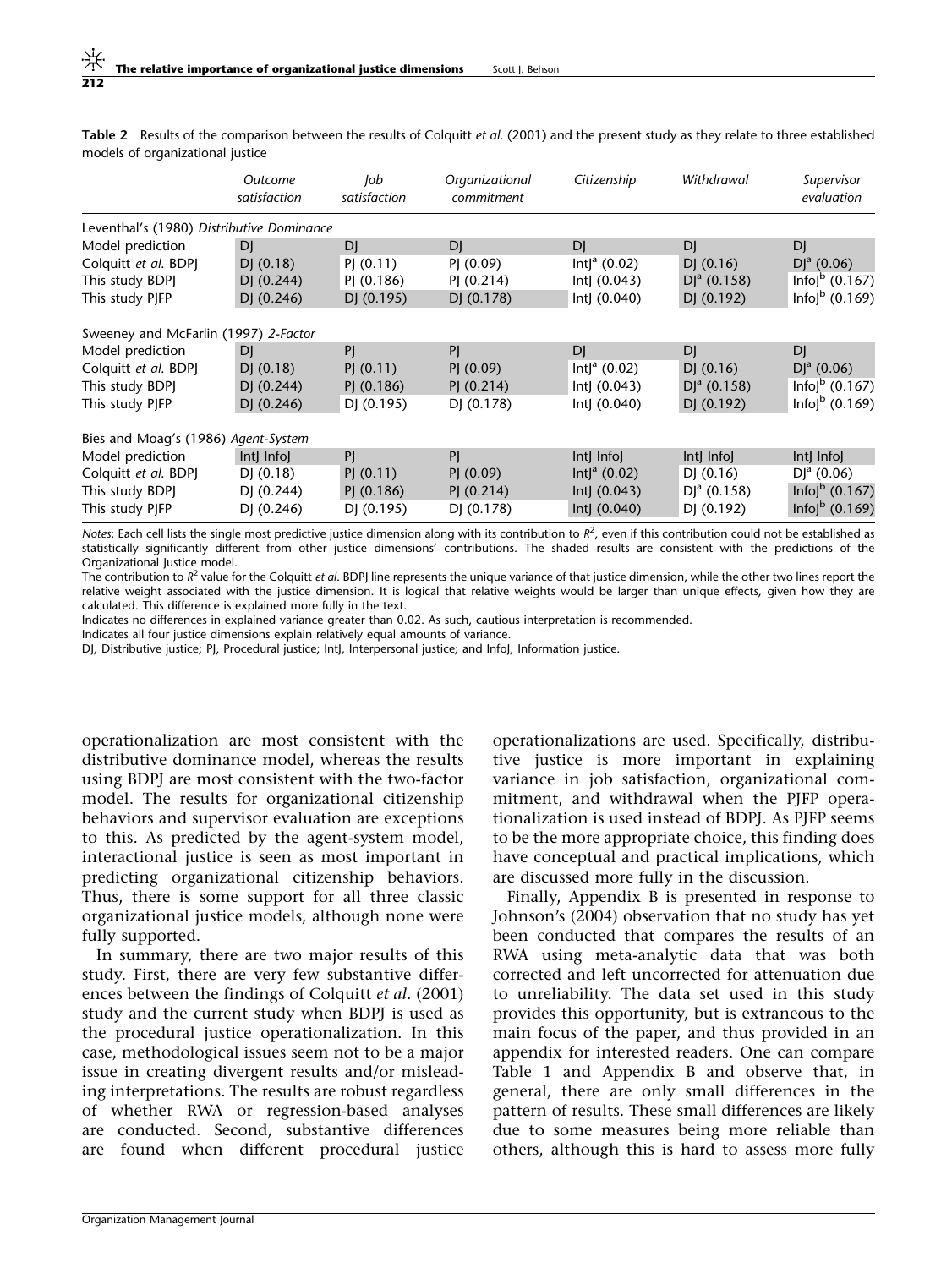because Colquitt et al. (2001) do not report average reliability coefficients.

#### Discussion

This study reexamined organizational justice research in two important ways. First, it reevaluated research that has tended to use regression-based methods with a more appropriate analytic method, RWA. Second, it examined the implications of using different operationalizations of procedural justice.

Given the noted limitations of regression-based methods (Nunnaly and Bernstein, 1994), the use of RWA (Johnson, 2000), a more recently developed technique more appropriate for questions of the relative weight and marginal utility of various dimensions of justice, was warranted. As it turns out, there were few, if any, substantive differences in the patterns of results based on the methods being used. This non-finding is important, as it is another indicator of the robustness of the dimensionality of organizational justice and the validity of past research in this area.

As stated earlier, multiple regression maximizes the prediction of a dependent variable using a set of data, but is not as useful in determining the differential effects of each of the included independent variables. RWA accounts for both unique and shared variance among predictors and seems well suited to behavioral sciences research in general, and justice research in particular. LeBreton et al. (2007) provide two instructive examples of how the interpretation of a study's results could be quite different when applying RWA as compared with regression. Further, Johnson and LeBreton (2004) provide easy-to-follow guidance on how to conduct RWA.

One hopes that the more researchers are exposed to this type of analysis, the more they will use it for hypotheses that focus on the relative importance of factors in explaining variance in dependent variables. Clearly, there are many areas of organizational research in which the relative importance of predictors would be extremely interesting (Johnson, 2001). For example, a measure of relative importance would be appropriate if one is comparing the predictive validities of various employment selection tests and criteria, making decisions for reducing the number of items in a scale, or comparing the contributions of various proposed antecedents with phenomena such as employee turnover (see also LeBreton et al., 2007). Applying RWA to the most comprehensive data set in organizational justice is a contribution in itself,

even if, in this case, results using this method served to largely confirm past results using regression-based methods.

The more provocative finding of this study is that the choice of procedural justice operationalization can alter results and the implications drawn from justice research studies. When using the broadest possible operationalization of procedural justice, BDPJ, it is not surprising that it is seen as the primary explanatory factor of many dependent variables. However, when a more limited, and I would argue, more appropriate operationalization is used, procedural justice is seen as less influential, and distributive justice becomes a more important explanatory factor.

As stated earlier in the paper, BDPJ is seen as a suboptimal operationalization, as it combines elements of procedural, interpersonal and informational justice, introduces unnecessary multicollinearity, and is less suitable for use in either regression-based or RWA. As researchers have cautioned against unnecessary overlap in measuring the various dimensions of justice (Colquitt and Shaw, 2005) and have repeatedly confirmed justice as having four unique, yet interrelated dimensions (e.g., Colquitt, 2001; Bies, 2005), the use of cleaner, more precise, and non-overlapping operationalizations of justice dimensions is seen as the more valid choice. Thus, one should utilize operationalizations closer in scope to PJFP, for both methodological (i.e., avoiding unnecessary multicollinearity) and conceptual (i.e., discriminant validity) reasons.

Thus, one conclusion to be drawn from the present study is that the importance of distributive justice may be overlooked, in part, because a very influential meta-analysis may have overstated the importance of procedural justice and understated the importance of distributive justice.

However, the present study is not the first to question whether the relative importance of distributive justice has been undervalued. In fact, some earlier work on organizational justice (e.g., Sweeney and McFarlin, 1997; Cropanzano and Ambrose, 2001), found high levels of intercorrelation between distributive and procedural justice, calling into question the marginal utility of procedural justice in predicting employee reactions. Further, in their review of the literature, Skitka et al. (2003) discovered that "current theorists argue that distributive justice has a comparatively limited sphere of importance relative to procedural fairness" (p. 310) before finding in their empirical metaanalysis that the role of distributive justice had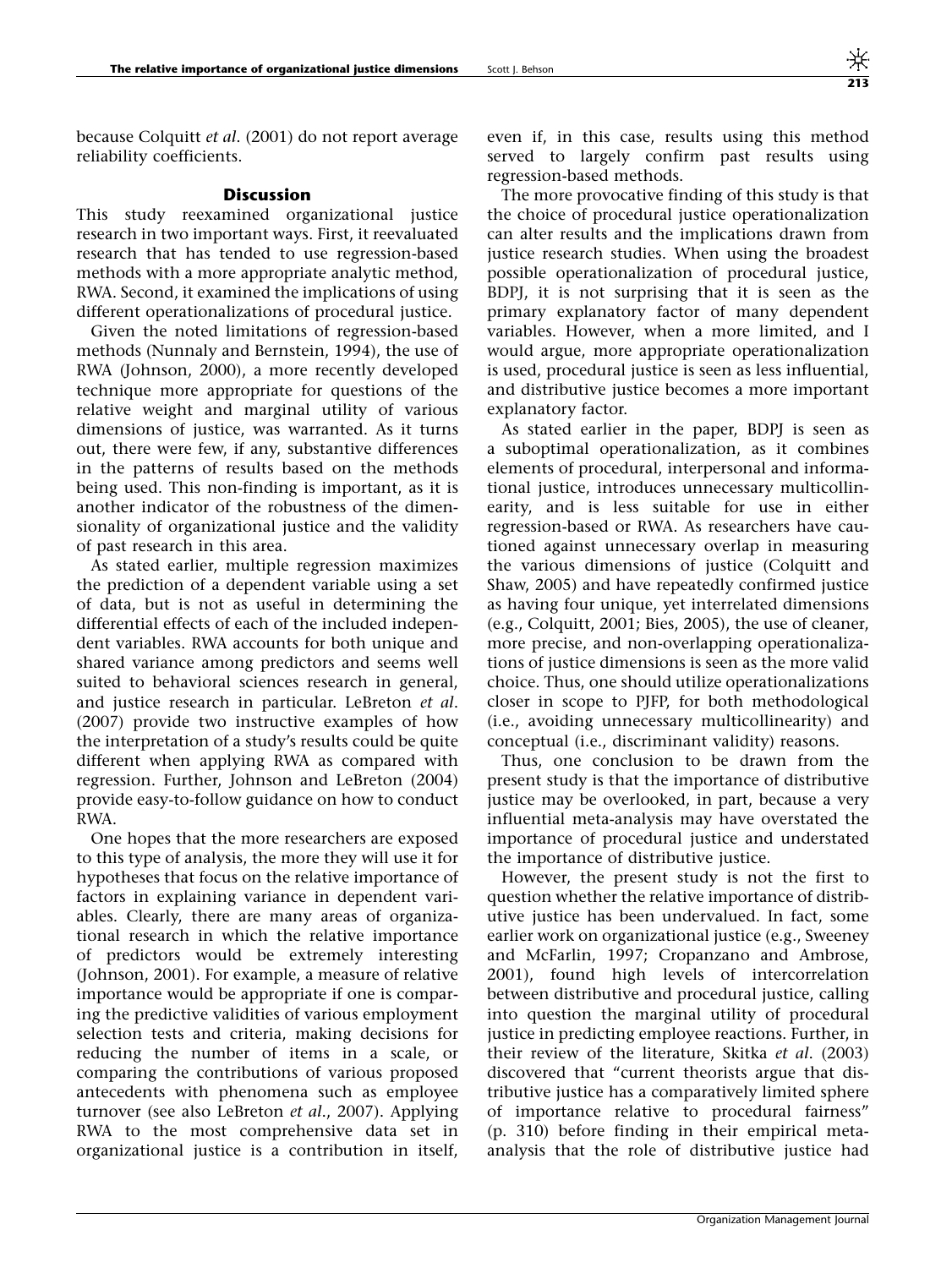been underestimated by researchers. Similarly, Ambrose and Arnaud (2005) found that justice researchers have been "notably lax in terms of controlling for distributive justice when examining the effects of procedural justice" (p. 74), likely leading to overstated results for the importance of procedural justice.

The current findings are also consistent with Lind's (2001) fairness heuristic theory, which made an association between perception/confirmation biases (e.g., Jonas et al., 2001) and organizational justice (see also Ambrose and Schminke, 2009). This theory posits that individuals make a judgment to the overall fairness of a decision using the most salient information they have, and then use subsequent information to corroborate their initial judgment. As the outcomes are often more immediately evident than processes, distributive justice may play a large role in shaping this overall judgment. Although the present study did not test process models, its results are consistent with fairness heuristic theory.

The present results are also consistent with Ambrose and Arnaud's (2005) and Brockner and Wiesenfeld's (2005) observations that many of the studies focused on the marginal utility of justice dimensions had not properly controlled for distributive justice, thereby possibly overstating the importance of procedural justice. However, the current study, by virtue of using a more appropriate analytic strategy, RWA, and a more appropriate operationalization of procedural justice, PJFP, addressed their concern and more validly accounted for the inter-relations of the various dimensions of justice. As a result, this study found that distributive justice accounts for the largest shares of relative explained variance in a wide range of employee outcomes, lending support to Ambrose and Arnaud's (2005) and Brockner and Wiesenfeld's (2005) observations.

Finally, the results of this study may indicate that perhaps we have come full circle, supporting one of the earliest models of organizational justice, Leventhal's (1980) distributive dominance model, in which employee reactions to organizational decisions are best explained by distributive justice. Reality is more nuanced than this, but the present study does lend evidence that the importance of distributive justice is sometimes overlooked.

While I would never advocate that managers make decisions utilizing anything less than fair process, respectful treatment, and transparent information (see Cropanzano et al., 2007, for an excellent treatment of practical advice based on organizational justice research), these measures may represent less comfort to those receiving negative outcomes than commonly thought. Thus, one practical implication of this study may be that managers should redouble their efforts to make correct judgments regarding allocation of resources and personnel decisions – because efforts at being procedurally transparent may not be as impactful as commonly thought in shaping employee attitudes, if distributive justice is lacking. Considering the time demands on managers, this research suggests where managers could concentrate their efforts.

The results of this study also suggest future areas for organizational justice research. First, considering the extensive research on justice in the last decade, a newly conducted meta-analysis is warranted. This quantitative review could be useful in comparing its results with the Colquitt et al. (2001) study, and also by including moderating variables that may better illustrate the conditions in which different justice dimensions may have differential effects.

Further, future research should build upon some of the most promising new threads of organizational justice research. In particular, several researchers are investigating the potential mediators and moderators of justice perceptions (e.g, Ambrose et al., 2007), the interactive effects of the various dimensions of justice (e.g., Brockner, 2010), and potential process models of justice perceptions (e.g., Hollensbe et al., 2008). Finally, the importance of context (e.g., the fact that procedural justice may be more psychologically important with negative outcomes than with positive ones) should also be further explored and refined.

#### Limitations and conclusion

RWA corrects for multicollinearity and avoids many of the biases associated with regression-based techniques. However, it is also possible that there were flaws both in the present study and in the Colquitt et al. (2001) meta-analysis from which the data are taken. In particular, we do not have detailed information about how the dimensions of justice were defined, and on what basis measures were included and combined into various categories. For example, it is probable that the muddled results regarding evaluation of supervisor are due to combining the different types of supervisor relationships found between laboratory and field studies. It is less likely that there are major problems with the other criterion measures used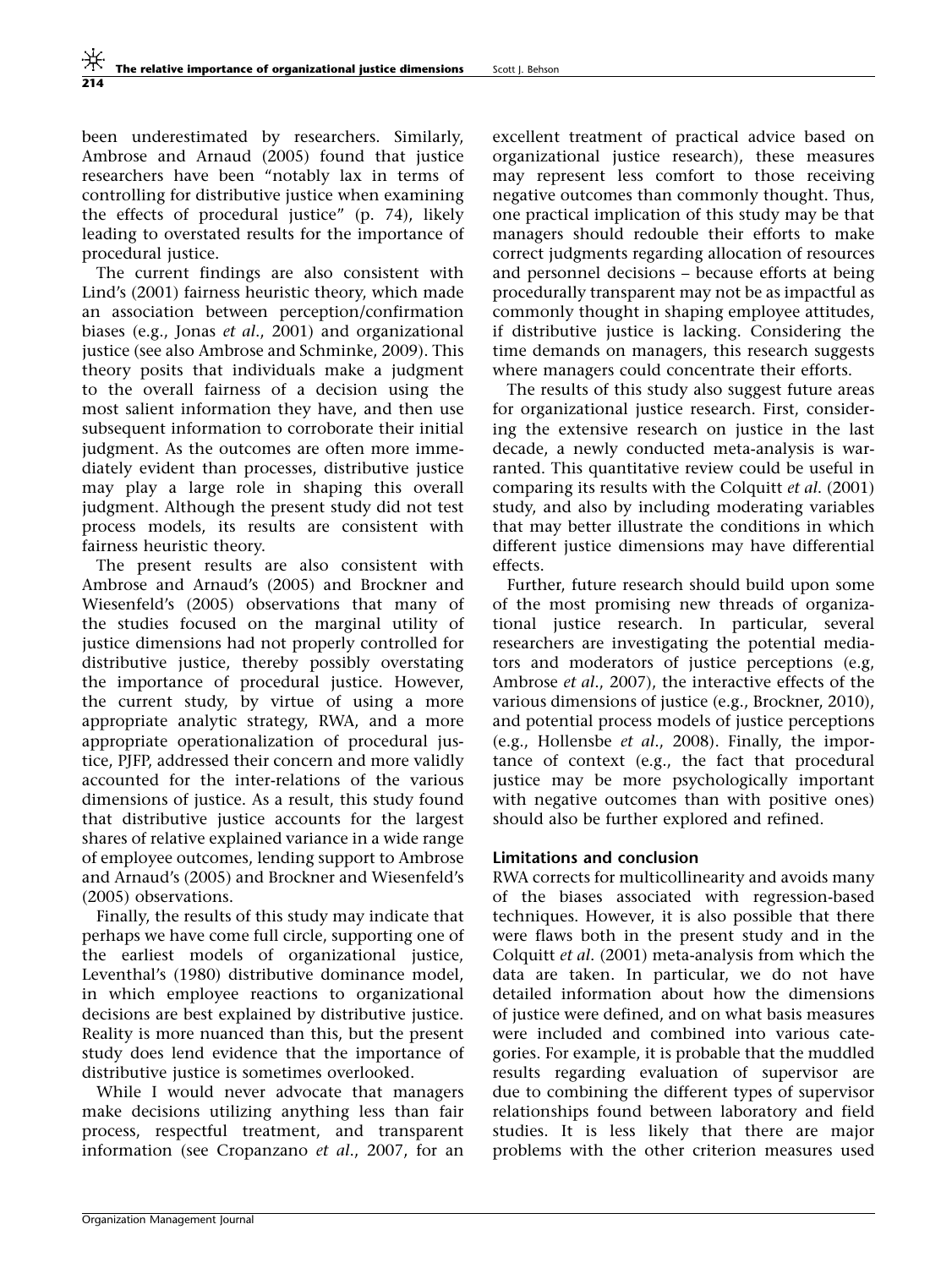in this study; however, full information was not always included in the meta-analysis. This is important, as Colquitt and Shaw (2005) demonstrated that precision in measuring organizational justice is important but sometimes overlooked. For instance, they maintain it is important to distinguish between measures that assess the fairness of an organizational decision vs a decision made by an identifiable single human actor; failures to do so may impact results.

Another limitation in this study is that there is no easily calculable method for determining statistically significant differences among relative weights (Johnson, 2001; LeBreton et al., 2007). Instead, Johnson (2004) and Tonidandel et al. (2009) describe a boot-strapping procedure in which one could create a large population of data sets based on the data set in use, and then calculate confidence intervals around relative weight results. The use of this procedure is beyond the scope of this paper, especially considering that this procedure has never been applied to metaanalytic data, and it has not been established that it is valid to do so. I have attempted to be conservative in interpreting this study's findings and encourage the reader to be similarly conservative so as to avoid overstating small differences in relative weight.

#### References

- Adams, J.S. (1965). Inequity in social exchange. In L. Berkowitz (Ed), Advances in experimental social psychology, 267–299. New York: Academic Press.
- Alexander, S. & Ruderman, M. (1987). The role of procedural and distributive justice in organizational behavior. Social Justice Research, 1(2): 177–198.
- Ambrose, M. & Arnaud, A. (2005). Are procedural and distributive justice conceptually distinct? In J. Greenberg and J.A. Colquitt (Eds), The handbook of organizational justice, 59–84. Mahwah, NJ: Erlbaum.
- Ambrose, M., Hess, R.L. & Ganesan, S. (2007). The relationship between justice and attitudes: An examination of justice effects on event and system-related attitudes. Organizational Behavior and Human Decision Processes, 103(1): 21–36.
- Ambrose, M. & Schminke, M. (2009). The role of overall justice judgments in organizational justice research: A test of mediation. Journal of Applied Psychology, 94: 491-500.
- Azen, R. & Budescu, D.V. (2003). The dominance analysis approach for comparing predictors in multiple regression. Psychological Methods, 8: 129–148.
- Behson, S.J. (2002). Which dominates? The relative importance of work-family organizational support and general organizational context on employee outcomes. Journal of Vocational Behavior, 61: 53–71.
- Behson, S.J. (2005). The relative contribution of formal and informal organizational work-family support. Journal of Vocational Behavior, 66: 487–500.

Further, RWA is necessarily restricted to analysis of main effects, and may ignore the importance of interactive effects that have been identified in the organizational justice literature. Finally, the data taken from the Colquitt et al. (2001) meta-analysis is nearly a decade old. While the implications of the present study are clear, it is possible that the inclusion of more recent studies could lead to different results. The field seems ripe for an updated meta-analysis.

Despite these limitations, this study represents a meaningful contribution to our understanding of organizational justice. These results provide evidence that results vary depending on how broadly procedural justice is operationalized and measured, and that more precise operationalizations of justice should be used. Further, the importance of distributive justice should not be overlooked, as we increasingly study procedural, interpersonal, and informational justice. Finally, this study also provides a methodological contribution as it is one of only a handful of studies in the organizational literature (see Behson, 2002, 2005, Johnson and LeBreton, 2004, and LeBreton et al., 2007) to revisit prior research using RWA or dominance analysis. Such critical reanalyses of established knowledge are an important but all too infrequently performed part of the scientific process.

- Bies, J.R. & Moag, J.F. (1986). Interactional justice: Communication criteria of fairness. In R.J. Lewicki, B.H. Sheppard and M.H. Bazerman (Eds), Research on negotiations in organizations, 43–55. Greenwich, CT: JAI Press.
- Bies, R.J. (2005). Are procedural and interactional justice conceptually distinct? In J. Greenberg and J.A. Colquitt (Eds), The handbook of organizational justice, 88–112. Mahwah, NJ: Erlbaum.
- Brockner, J. (2010). A contemporary look at organizational justice; Multiplying insult times injury. Mahwah, NJ: Erlbaum.
- Brockner, J. & Wiesenfeld, B. (2005). How, when and why does outcome favorability interact with procedural justice. In J. Greenberg and J.A. Colquitt (Eds), The handbook of organizational justice, 525–553. Mahwah, NJ: Erlbaum.
- Budescu, D.V. (1993). Dominance analysis: A new approach to the problem of relative importance of predictors in multiple regression. Psychological Bulletin, 114: 542–551.
- Cohen-Charash, Y. & Spector, P.E. (2001). The role of justice in organizations: A meta-analysis. Organizational Behavior and Human Decision Processes, 86: 278–321.
- Colquitt, J.A. (2001). On the dimensionality of organizational justice: A construct validation of a measure. Journal of Applied Psychology, 86: 386–400.
- Colquitt, J.A., Greenberg, J. & Zapata-Phelan, C.P. (2005). What is organizational justice? A historical overview. In J. Greenberg and J.A. Colquitt (Eds), The handbook of organizational justice, 3–56. Mahwah, NJ: Erlbaum.
- Colquitt, J.A. & Shaw, J.C. (2005). How should organizational justice be measured? In J. Greenberg and J.A. Colquitt (Eds),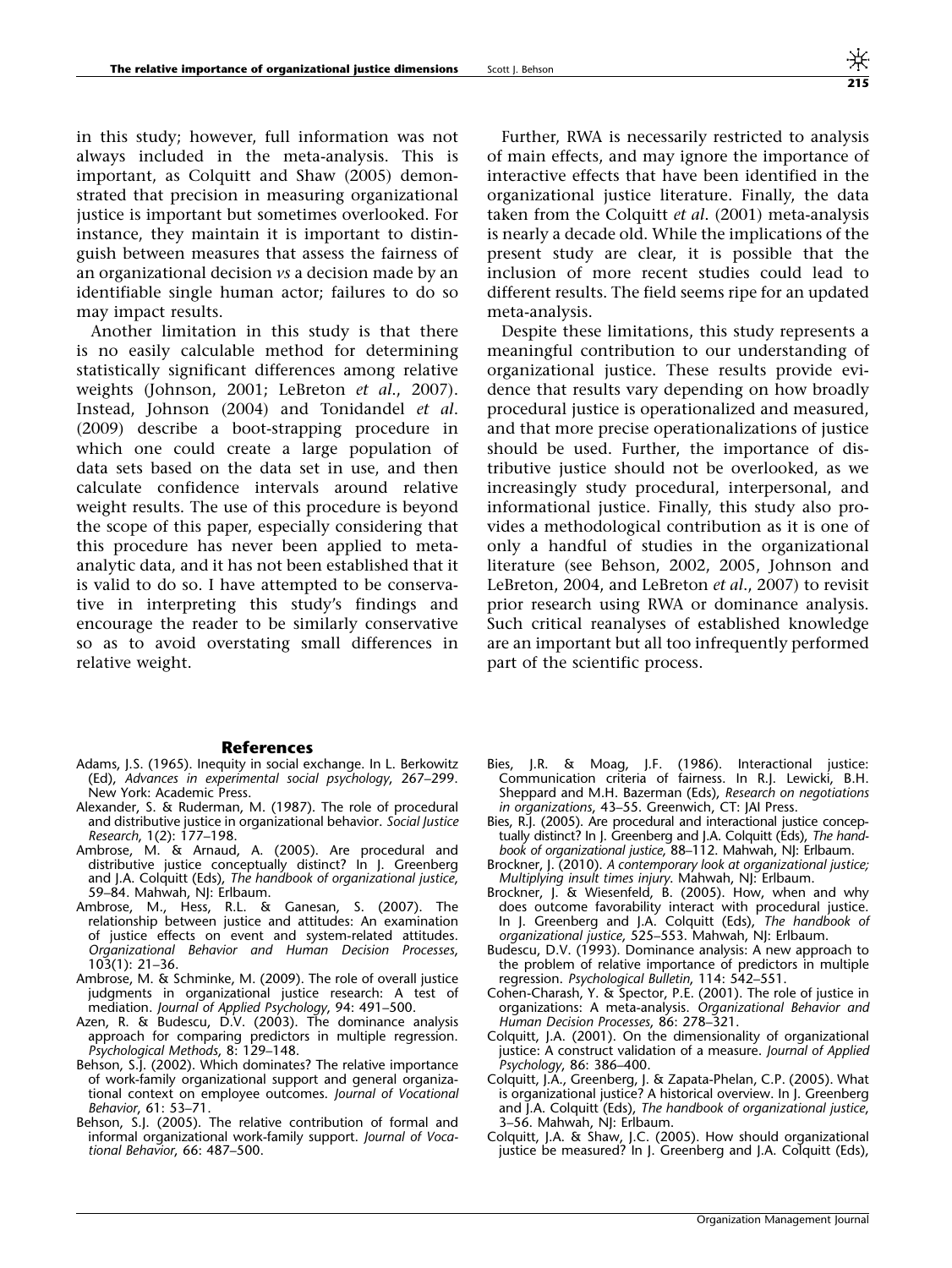The handbook of organizational justice, 113–152. Mahwah, NJ: Erlbaum.

- Conlan, D.E., Meyer, C.J. & Nowakowski, J.M. (2005). How does organizational justice affect performance, withdrawal and counterproductive behavior? In J. Greenberg and J.A. Colquitt (Eds), The handbook of organizational justice, 301–328. Mahwah, NJ: Erlbaum.
- Cropanzano, R. & Ambrose, M.L. (2001). Procedural and distributive justice are more similar than you think: A monistic perspective and a research agenda. In J. Greenberg and R. Cropanzano (Eds), Advances in organizational justice, 119–151. Stanford, CA: Stanford University Press.
- Cropanzano, R., Bowen, D.E. & Gilliland, S.W. (2007). The management of organizational justice. Academy of Management Perspectives, 21: 34-48.
- Cropanzano, R., Prehar, C.A. & Chen, P.Y. (2002). Using social exchange theory to distinguish procedural from interactional justice. Group and Organization Management, 27: 324–351.
- Folger, R. & Konovsky, M.A. (1989). Effects of procedural and distributive justice on reactions to pay raise decisions. Academy of Management Journal, 32(1): 115–130.
- Google Scholar (2011). Search for Colquitt, J.A., Conlon, D.E., Wesson, M.J., Porter, C.O. & Ng, K.Y. (2001). Justice at the millennium: A meta-analytic review of 25 years of organizational justice research. Journal of Applied Psychology, 86: 425–445. Retrieved July 13, 2011 from http://scholar.google .com.
- Greenberg, J. (1993). The social side of fairness: Interpersonal and informational classes of organizational justice. In R. Cropanzano (Ed), Justice in the work place: Approaching fairness in human resource management, 79–103. Hillsdale, NJ: Erlbaum.
- Greenberg, J. & Colquitt, J.A. (2005). The handbook of organizational justice. Mahwah, NJ: Erlbaum.
- Hollensbe, E., Khazanchi, S. & Masterson, S. (2008). How do I assess if my supervisor and organization are fair? Identifying the rules underlying entity-based justice perceptions. Academy of Management Journal, 51(6): 1099.
- Johnson, J.W. (2000). A heuristic method for estimating the relative weight of predictor variables in multiple regression. Multivariate Behavioral Research, 35: 1–19.
- Johnson, J.W. (2001). Determining the relative importance of predictors in multiple regression: Practical applications of relative weights. In F. Columbus (Ed.), Advances in Psychology

Research, Vol. V, 231–251. Huntington, NY: Nova Science Publishers.

- Johnson, J.W. (2004). Factors affecting relative weights: The influence of sampling and measurement error. Organizational Research Methods, 7: 283–299.
- Johnson, J.W. & LeBreton, J.M. (2004). History and use of relative importance indices in organizational research. Organizational Research Methods, 7: 238–257.
- Jonas, E., Schultz-Hardt, S., Frey, D. & Thelen, N. (2001). Confirmation bias in sequential information search after preliminary decisions. Journal of Personality and Social Psychology, 87: 557–571.
- LeBreton, J.M., Hargis, M.B., Griepentrog, B., Oswald, F.L. & Ployhart, R.E. (2007). A multidimensional approach for evaluating variables in organizational research and practice. Personnel Psychology, 60: 475-498.
- Leventhal, G.S. (1980). What should be done with equity theory? New approaches to the study of fairness in social relationships. In K. Gergen, M. Greenberg and R. Willis (Eds), Social exchange: Advances in theory and research, 27–55. New York: Plenum.
- Lind, E.A. (2001). Fairness heuristic theory: Justice judgments as pivotal cognitions in organizational relations. In J. Greenberg and R. Cropanzano (Eds), Advances in organizational justice, 56–88. Stanford, CA: Stanford University Press.
- Moorman, R.H. & Byrne, Z.S. (2005). How does organizational justice affect organizational citizenship behavior? In J. Greenberg and J.A. Colquitt (Eds), The handbook of organizational justice, 355–382. Mahwah, NJ: Erlbaum.
- Nunnaly, J.C. & Bernstein, I.H. (1994). Psychometric theory. New York: McGraw-Hill.
- Skitka, L.J., Winquist, J. & Hutchinson, S. (2003). Are outcome fairness and outcome favorability distinguishable psychological constructs? A meta-analytic review. Social Justice Research, 16: 309–341.
- Sweeney, P.D. & McFarlin, D.B. (1997). Process and outcome: Gender differences in the assessment of justice. Journal of Organizational Behavior, 18: 83–98.
- Thibaut, J. & Walker, L. (1975). Procedural justice: A psychological analysis. Hillsdale, NJ: Erlbaum.
- Tonidandel, S., LeBreton, J.M. & Johnson, J.W. (2009). Determining the statistical significance of relative weights. Psychological Methods, 14: 387–399.

#### Appendix A

|                          |      | $\mathcal{P}$ | 3    | $\overline{4}$ | 5    |                                  |         | 2    | 3              | 4       | 5      |
|--------------------------|------|---------------|------|----------------|------|----------------------------------|---------|------|----------------|---------|--------|
| 1. Outcome satisfaction  |      | 0.48          | 0.19 | 0.3            | 0.61 | 1. Organizational<br>citizenship |         | 0.22 | 0.29           | 0.26    | 0.15   |
| 2. Procedural justice    | 0.53 |               | 0.69 | 0.64           | 0.67 | 2. Procedural justice            | 0.25    |      | 0.69           | 0.64    | 0.67   |
| 3. Interpersonal justice | 0.19 | 0.63          |      | 0.66           | 0.42 | 3. Interpersonal justice         | 0.29    | 0.63 |                | 0.66    | 0.42   |
| 4. Information justice   | 0.3  | 0.58          | 0.66 |                | 0.46 | 4. Information justice           | 0.26    | 0.58 | 0.66           |         | 0.46   |
| 5. Distributive justice  | 0.61 | 0.57          | 0.42 | 0.46           |      | 5. Distributive justice          | 0.15    | 0.57 | 0.42           | 0.46    |        |
| 1. Job satisfaction      |      | 0.62          | 0.35 | 0.43           | 0.56 | 1. Withdrawal                    |         |      | $-0.46 - 0.02$ | $-0.24$ | $-0.5$ |
| 2. Procedural justice    | 0.4  |               | 0.69 | 0.64           | 0.67 | 2. Procedural justice            | $-0.34$ |      | 0.69           | 0.64    | 0.67   |
| 3. Interpersonal justice | 0.35 | 0.63          |      | 0.66           | 0.42 | 3. Interpersonal justice         | $-0.02$ | 0.63 |                | 0.66    | 0.42   |
| 4. Information justice   | 0.43 | 0.58          | 0.66 |                | 0.46 | 4. Information justice           | $-0.24$ | 0.58 | 0.66           |         | 0.46   |
| 5. Distributive justice  | 0.56 | 0.57          | 0.42 | 0.46           |      | 5. Distributive justice          | $-0.5$  | 0.57 | 0.42           | 0.46    |        |

Table A1 Correlation matrices used in relative weight analyses – based on Colquitt et al. (2001) meta-analytic data, data corrected for attenuation due to unreliability